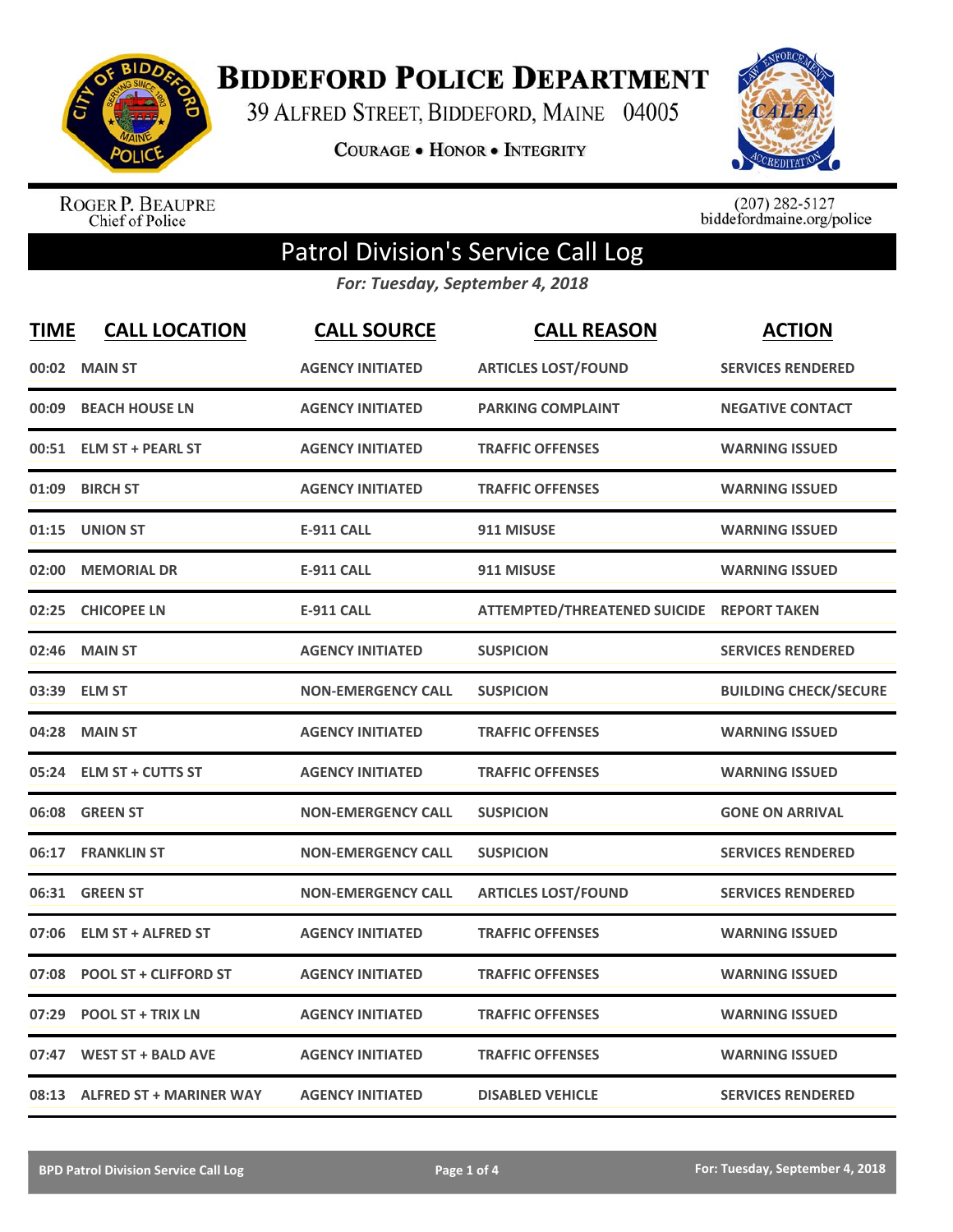| <b>TIME</b> | <b>CALL LOCATION</b>                               | <b>CALL SOURCE</b>        | <b>CALL REASON</b>                 | <b>ACTION</b>                |
|-------------|----------------------------------------------------|---------------------------|------------------------------------|------------------------------|
|             | 08:36 ALFRED ST                                    | <b>NON-EMERGENCY CALL</b> | <b>COURT ORDERED CHECK IN</b>      | <b>SERVICES RENDERED</b>     |
|             | 08:40 POOL ST                                      | <b>AGENCY INITIATED</b>   | <b>TRAFFIC OFFENSES</b>            | <b>WARNING ISSUED</b>        |
| 08:43       | <b>ORCHARD ST</b>                                  | <b>AGENCY INITIATED</b>   | <b>DRUG</b>                        | <b>SERVICES RENDERED</b>     |
|             | 08:54 ELM ST                                       | <b>AGENCY INITIATED</b>   | <b>TRAFFIC OFFENSES</b>            | <b>WARNING ISSUED</b>        |
|             | 08:59 BOULDER WAY                                  | <b>NON-EMERGENCY CALL</b> | <b>SHOPLIFTING</b>                 | <b>REPORT TAKEN</b>          |
|             | 09:16 PRECOURT ST + MOUNTAIN RD                    | <b>AGENCY INITIATED</b>   | <b>TRAFFIC OFFENSES</b>            | <b>NO VIOLATION</b>          |
| 09:49       | <b>BARRA RD</b>                                    | <b>AGENCY INITIATED</b>   | <b>TRAFFIC OFFENSES</b>            | <b>WARNING ISSUED</b>        |
|             | 10:07 POOL ST + BLANDINGS WAY                      | <b>AGENCY INITIATED</b>   | <b>DEBRIS IN ROADWAY</b>           | <b>REFERRED OTHER AGENCY</b> |
|             | 10:11 ALFRED ST                                    | <b>E-911 CALL</b>         | 911 MISUSE                         | <b>NO ACTION REQUIRED</b>    |
|             | 10:36 VICTORY LN                                   | <b>WALK-IN AT STATION</b> | <b>BURGLARY OF A MOTOR VEHICLE</b> | <b>REPORT TAKEN</b>          |
|             | 10:37 SOUTH ST                                     | <b>NON-EMERGENCY CALL</b> | <b>CHECK WELFARE</b>               | <b>SERVICES RENDERED</b>     |
|             | 11:27 PIKE ST + WATER ST                           | <b>NON-EMERGENCY CALL</b> | <b>CODES ENFORCEMENT</b>           | <b>REFERRED OTHER AGENCY</b> |
|             | 11:45 MEDICAL CENTER DR                            | <b>E-911 CALL</b>         | 911 MISUSE                         | <b>SERVICES RENDERED</b>     |
|             | 11:56 ELM ST                                       | <b>WALK-IN AT STATION</b> | <b>CRIM THREAT / TERRORIZING</b>   | <b>REPORT TAKEN</b>          |
| 12:21       | <b>LAMBERT ST</b>                                  | <b>NON-EMERGENCY CALL</b> | <b>TRESPASSING</b>                 | <b>SERVICES RENDERED</b>     |
|             | 12:23 OAK RIDGE RD                                 | <b>RADIO</b>              | <b>ANIMAL COMPLAINT</b>            | <b>SERVICES RENDERED</b>     |
|             | 12:27 LANDRY ST + HILL ST                          | <b>AGENCY INITIATED</b>   | <b>TRAFFIC OFFENSES</b>            | <b>WARNING ISSUED</b>        |
|             | 12:36 HILL ST                                      | <b>AGENCY INITIATED</b>   | <b>TRAFFIC OFFENSES</b>            | <b>WARNING ISSUED</b>        |
|             | <b>12:49 MAIN ST</b>                               | E-911 CALL                | 911 MISUSE                         | <b>SERVICES RENDERED</b>     |
|             | 12:51 BARRA RD                                     | <b>AGENCY INITIATED</b>   | <b>TRAFFIC OFFENSES</b>            | <b>WARNING ISSUED</b>        |
|             | 12:58 EDWARDS AVE                                  | <b>AGENCY INITIATED</b>   | <b>TRAFFIC OFFENSES</b>            | <b>WARNING ISSUED</b>        |
|             | 13:08 MAINE TPKE                                   | E-911 CALL                | 911 MISUSE                         | <b>REFERRED OTHER AGENCY</b> |
|             | 13:20 JEFFERSON ST + WASHINGTON S AGENCY INITIATED |                           | <b>TRAFFIC OFFENSES</b>            | <b>WARNING ISSUED</b>        |
|             | 13:38 PRECOURT ST + ALFRED ST                      | <b>NON-EMERGENCY CALL</b> | <b>ARTICLES LOST/FOUND</b>         | <b>SERVICES RENDERED</b>     |
|             | 13:58 ELM ST + PRECOURT ST                         | <b>AGENCY INITIATED</b>   | <b>TRAFFIC OFFENSES</b>            | <b>WARNING ISSUED</b>        |
|             | 14:03 ALFRED ST                                    | <b>WALK-IN AT STATION</b> | <b>HARASSMENT</b>                  | <b>SERVICES RENDERED</b>     |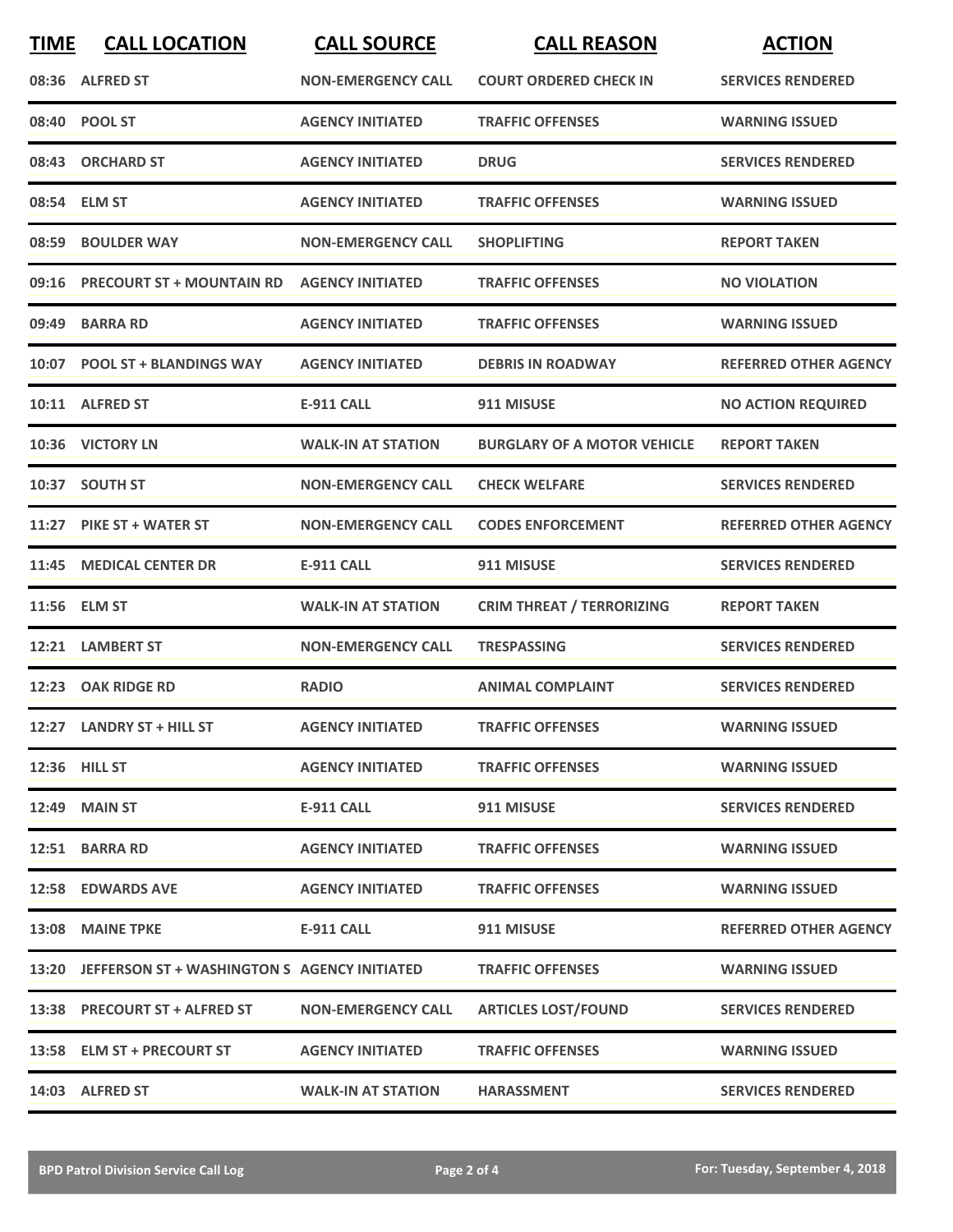| <b>TIME</b> | <b>CALL LOCATION</b>                       | <b>CALL SOURCE</b>        | <b>CALL REASON</b>                                                  | <b>ACTION</b>             |
|-------------|--------------------------------------------|---------------------------|---------------------------------------------------------------------|---------------------------|
|             | 14:04 RIDGEVIEW DR                         | <b>NON-EMERGENCY CALL</b> | <b>ANIMAL COMPLAINT</b>                                             | <b>SERVICES RENDERED</b>  |
|             | 14:05 SOUTH ST                             | <b>AGENCY INITIATED</b>   | <b>TRAFFIC OFFENSES</b>                                             | <b>VSAC ISSUED</b>        |
| 14:07       | MOUNTAIN RD + PRECOURT ST AGENCY INITIATED |                           | <b>TRAFFIC OFFENSES</b>                                             | <b>WARNING ISSUED</b>     |
|             | 14:07 INDIAN RIDGE DR                      | <b>NON-EMERGENCY CALL</b> | <b>SUSPICION</b>                                                    | <b>REPORT TAKEN</b>       |
|             | 14:17 ELM ST + WACO DR                     | <b>AGENCY INITIATED</b>   | <b>TRAFFIC OFFENSES</b>                                             | <b>WARNING ISSUED</b>     |
|             | 14:36 WASHINGTON ST                        | <b>NON-EMERGENCY CALL</b> | <b>ARTICLES LOST/FOUND</b>                                          | <b>REPORT TAKEN</b>       |
|             | <b>14:58 MAIN ST</b>                       | <b>AGENCY INITIATED</b>   | <b>LIQUOR LAW VIOLATION</b>                                         | <b>ARREST(S) MADE</b>     |
|             |                                            |                           | OFFENDER: DALE EUGENE EVERETT  AGE: 66  RESIDENT OF: BIDDEFORD, ME  |                           |
|             | <b>CHARGE: DRINKING IN PUBLIC</b>          |                           |                                                                     |                           |
|             |                                            |                           | OFFENDER: DANIEL PAUL MARKHAM  AGE: 55  RESIDENT OF: BIDDEFORD, ME  |                           |
|             | <b>CHARGE: DRINKING IN PUBLIC</b>          |                           |                                                                     |                           |
|             | 15:19 GREEN ST                             | <b>NON-EMERGENCY CALL</b> | <b>SUSPICION</b>                                                    | <b>SERVICES RENDERED</b>  |
|             | 15:21 FRANKLIN ST                          | <b>NON-EMERGENCY CALL</b> | <b>HARASSMENT</b>                                                   | <b>SERVICES RENDERED</b>  |
|             | 15:31 MAY ST + COLONIAL DR                 | <b>AGENCY INITIATED</b>   | <b>TRAFFIC OFFENSES</b>                                             | <b>WARNING ISSUED</b>     |
|             | 15:59 SUMMER ST                            | <b>NON-EMERGENCY CALL</b> | <b>CIVIL COMPLAINT</b>                                              | <b>SERVICES RENDERED</b>  |
|             | 16:02 MARINER WAY                          | <b>E-911 CALL</b>         | <b>CITIZEN ASSIST-SERVICE CALL</b>                                  | <b>NO ACTION REQUIRED</b> |
|             | 16:07 MAIN ST + ELM ST                     | <b>E-911 CALL</b>         | <b>DRUNKENNESS</b>                                                  | <b>NEGATIVE CONTACT</b>   |
|             | <b>16:12 FRANKLIN ST</b>                   | <b>AGENCY INITIATED</b>   | <b>WARRANT ARREST</b>                                               | <b>ARREST(S) MADE</b>     |
|             |                                            |                           | OFFENDER: SHAUN EDMUND SPENCER  AGE: 49  RESIDENT OF: BIDDEFORD, ME |                           |
|             | <b>CHARGE: WARRANT ARREST</b>              |                           |                                                                     |                           |
|             | 16:29 ALFRED ST                            | <b>NON-EMERGENCY CALL</b> | <b>COURT ORDERED CHECK IN</b>                                       | <b>SERVICES RENDERED</b>  |
|             | <b>16:58 HILLS BEACH RD</b>                | <b>AGENCY INITIATED</b>   | <b>TRAFFIC OFFENSES</b>                                             | <b>VSAC ISSUED</b>        |
|             | 17:04 ALFRED ST                            | <b>NON-EMERGENCY CALL</b> | <b>ASSIST PD AGENCY</b>                                             | <b>SERVICES RENDERED</b>  |
|             | 17:14 HILLS BEACH RD                       | <b>AGENCY INITIATED</b>   | <b>TRAFFIC OFFENSES</b>                                             | <b>WARNING ISSUED</b>     |
|             | 17:29 MEDICAL CENTER DR                    | <b>E-911 CALL</b>         | 911 MISUSE                                                          | <b>NO ACTION REQUIRED</b> |
|             | 17:32 MAIN ST                              | <b>WALK-IN AT STATION</b> | <b>THEFT</b>                                                        | <b>REPORT TAKEN</b>       |
| 17:52       | <b>BRADBURY ST</b>                         | <b>WALK-IN AT STATION</b> | <b>CRIM THREAT / TERRORIZING</b>                                    | <b>NO VIOLATION</b>       |
|             | 17:53 ALFRED ST                            | <b>NON-EMERGENCY CALL</b> | <b>SHOPLIFTING</b>                                                  | <b>REPORT TAKEN</b>       |
|             | 17:55 BOULDER WAY                          | <b>E-911 CALL</b>         | 911 MISUSE                                                          | <b>SERVICES RENDERED</b>  |